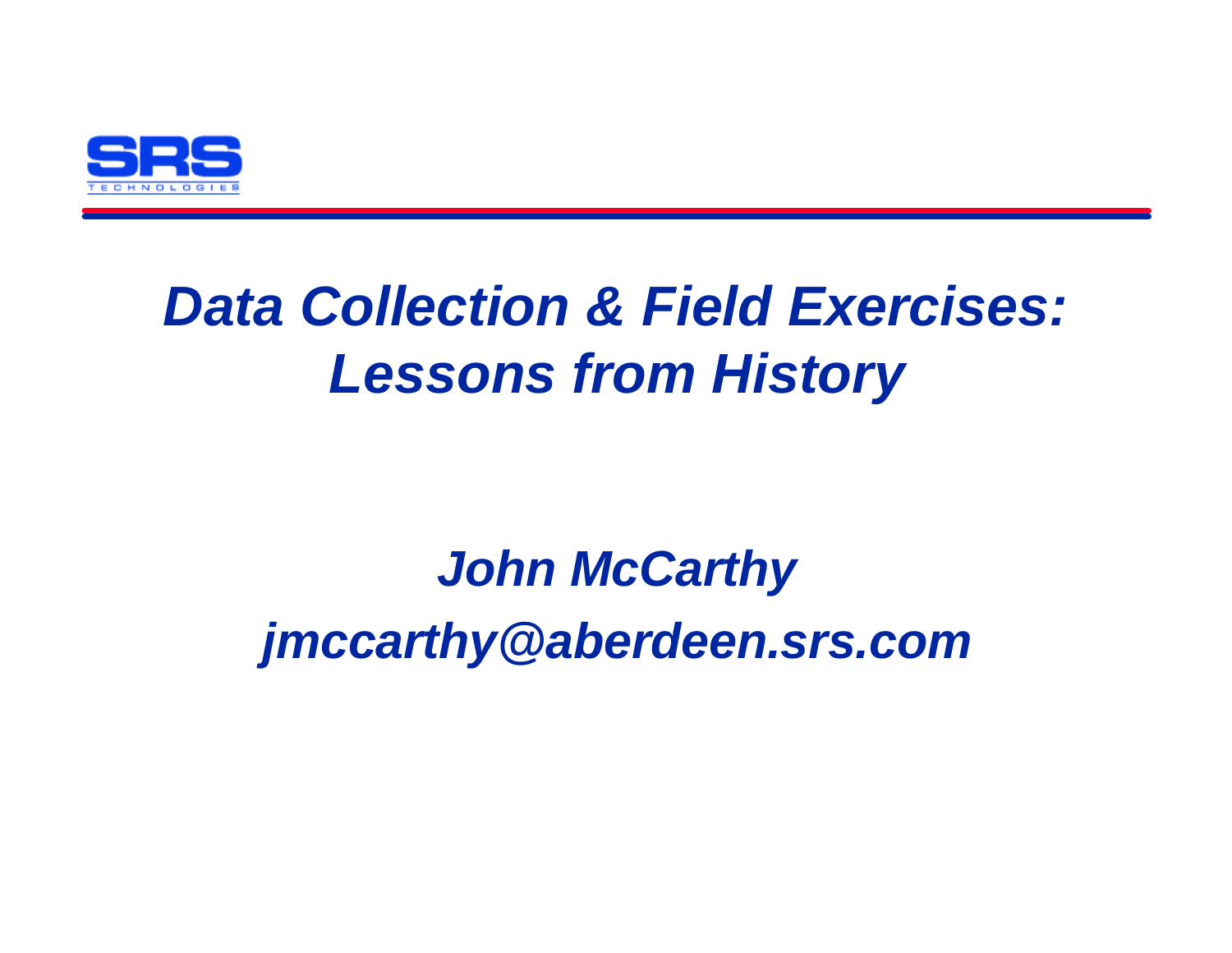



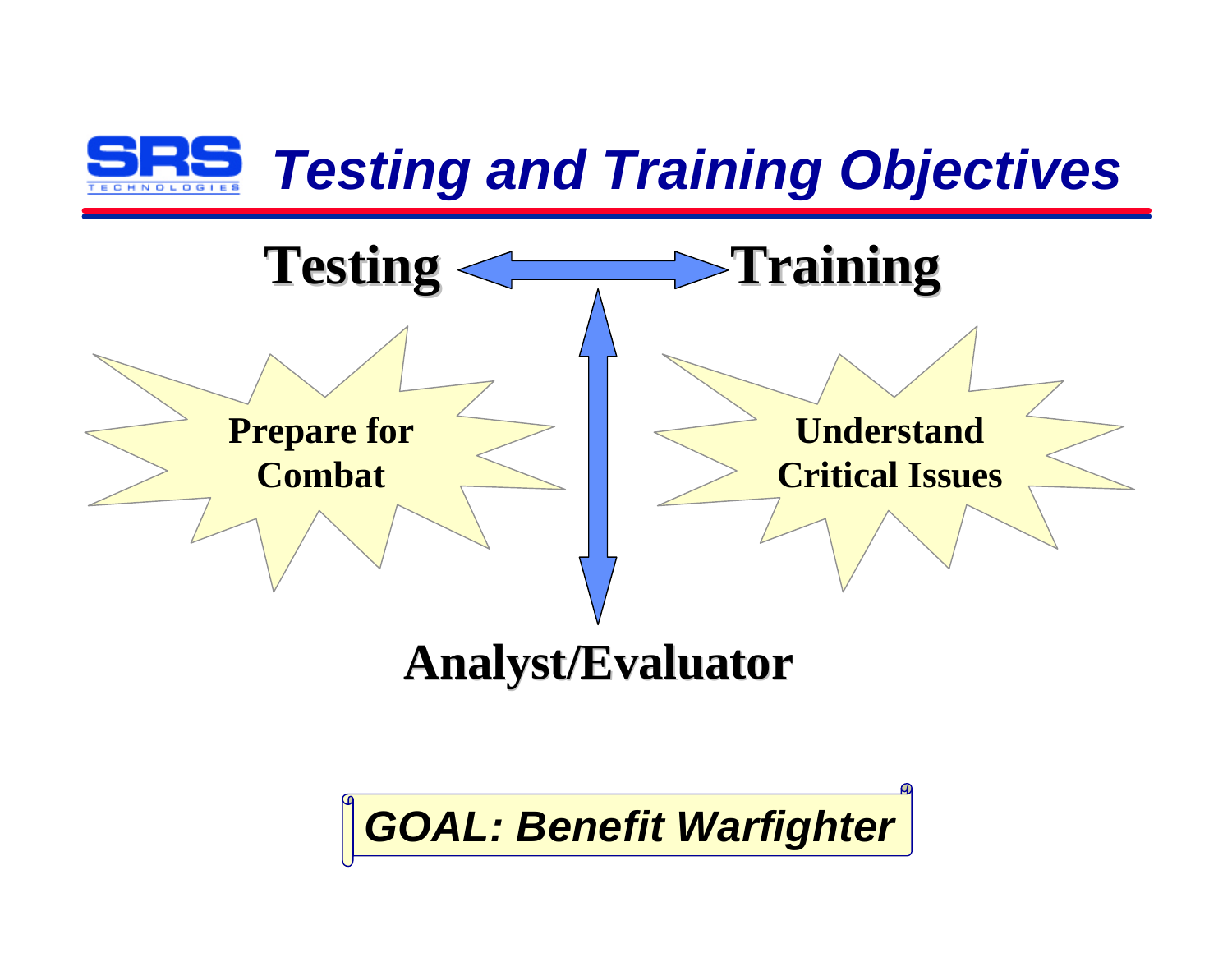

# *Support to Warfighter*

•**Test Design** •**Data Collection** •**Instrumentation**



•**Exercises** •**Real World** •**Troops**

**Balancing Objectives**

**Analyst / Evaluators**

- •**Modeling** •**Simulation**
- •**Analytical Techniques**

*GOAL: Understand the Constraints & Objectives*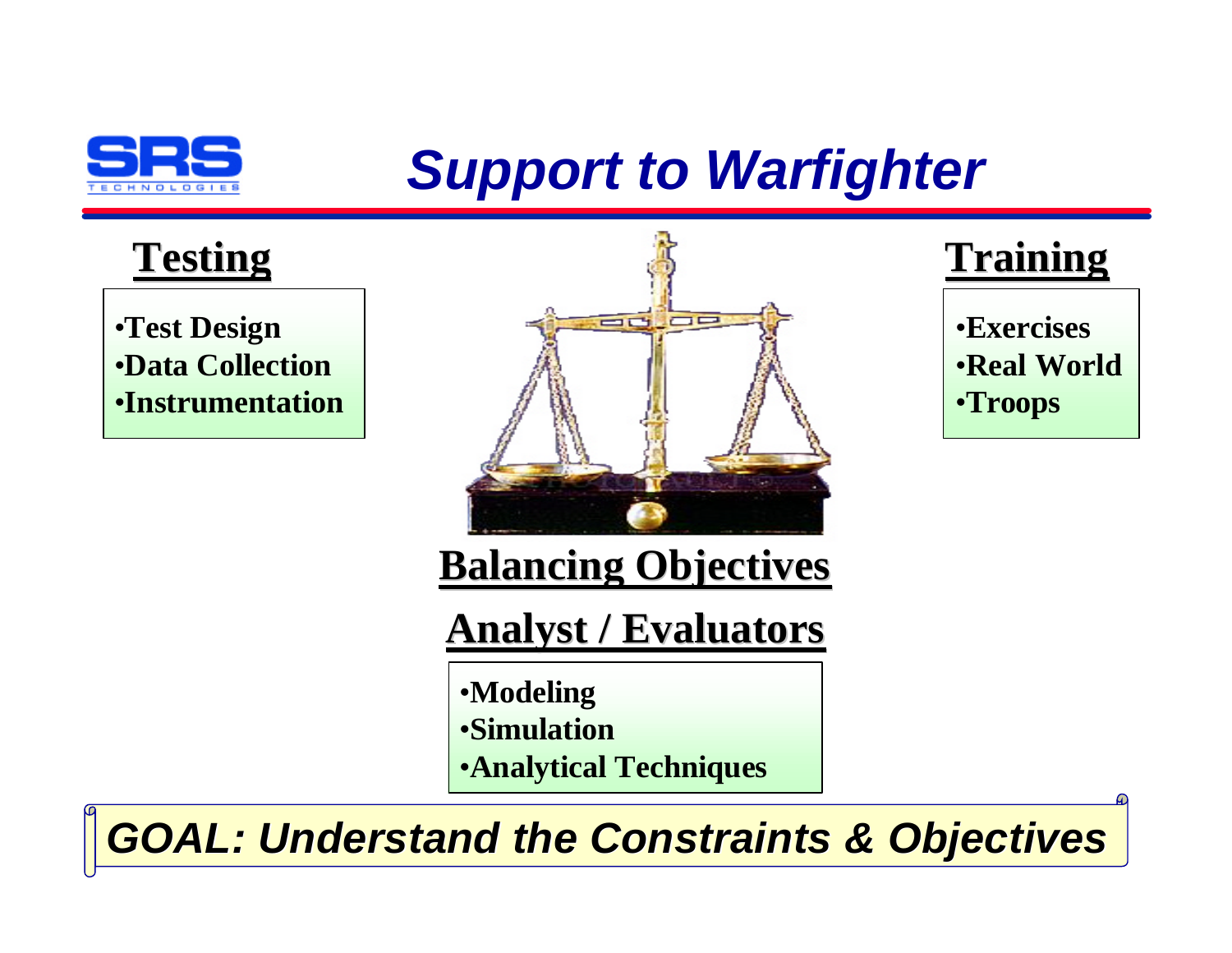

### *Historical View*



• **Combat Capabilities Enhancements**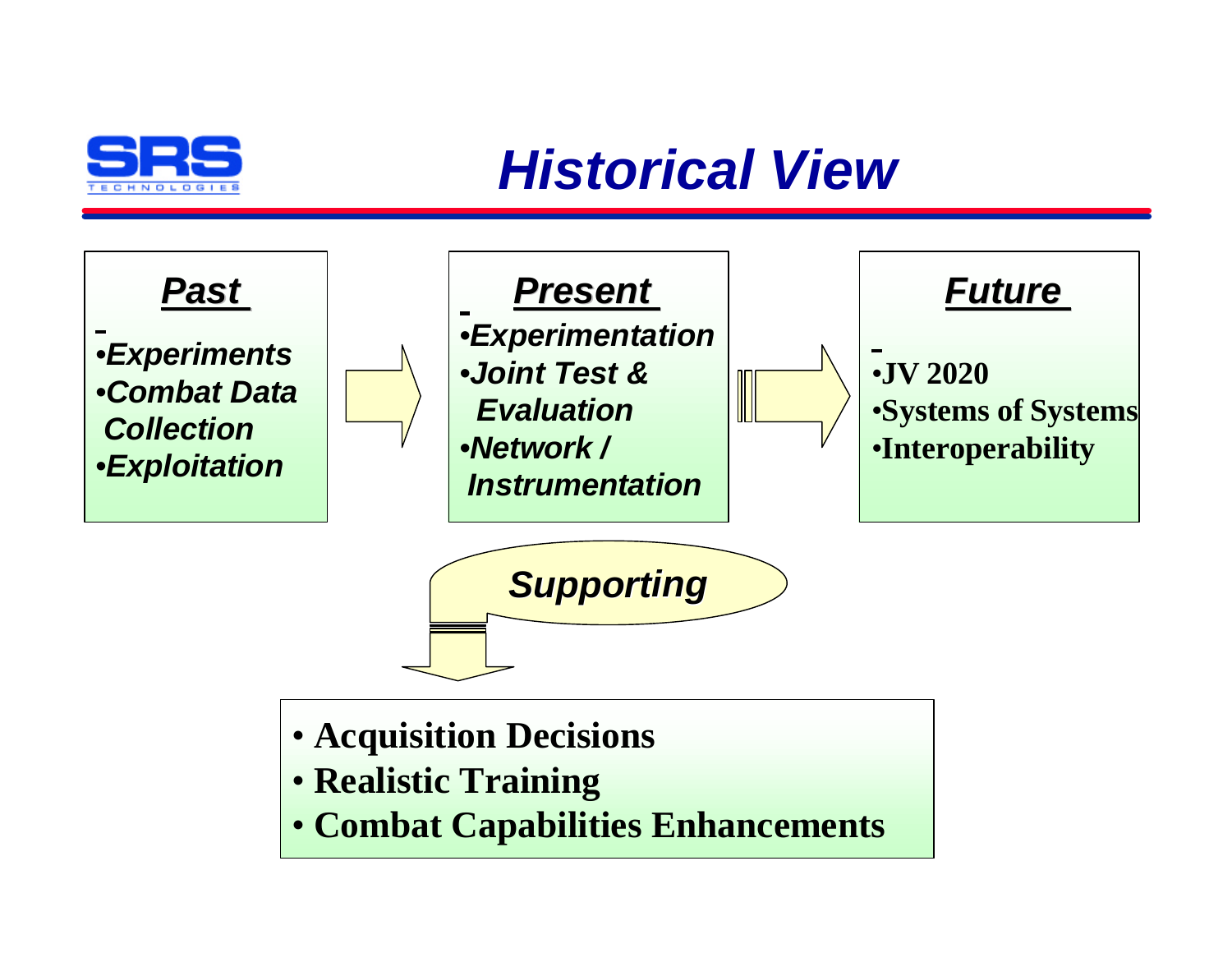

# *Past – Combat Data Collection*

### •*Vietnam*

- ¸ *Wound Data Munitions Effectiveness Team*
- ¸ *Battle Damage Assessment & Repair Program*
- *Mid-East Conflicts*
	- ¸ *Armor Data Collection*
	- ¸ *Support Operations Data*
- *Desert Shield / Desert Storm*
	- ¸ *Armor Data Collection*
	- ¸ *New Systems Performance*
	- ¸ *Weapons Performance*

*Valuable Lessons Learned for Test & Training*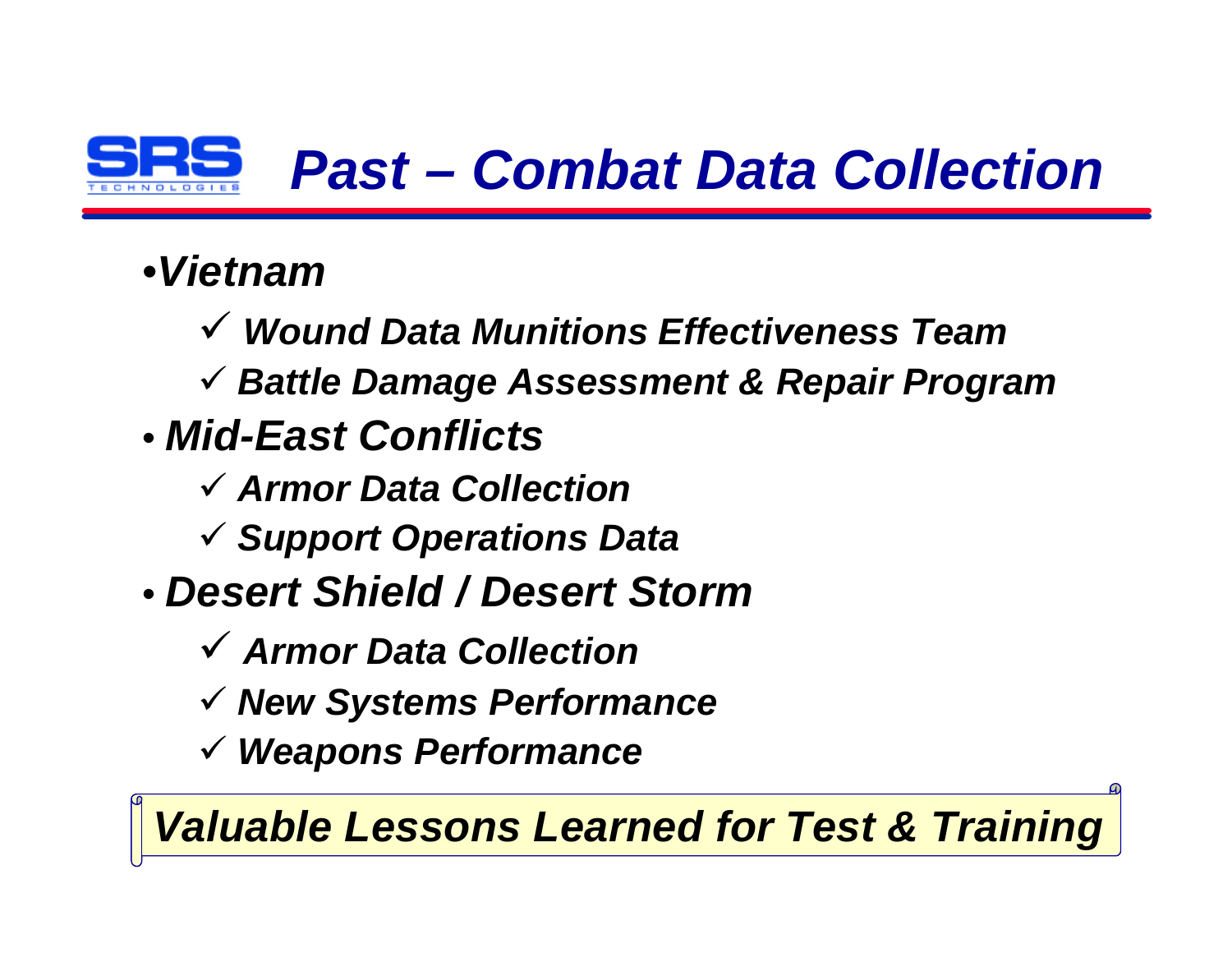

### •*Data on wounds of US casualties - location, damage & cause*

### *Benefits & Impact*

¸ *Design inputs for more effective helmet*

- ¸ *International Red Cross challenges on M-16*
	- ¸ *Improved modeling capabilities*
		- ¸ *Enhanced Body Armor*
			- ¸ *Validated wound criteria*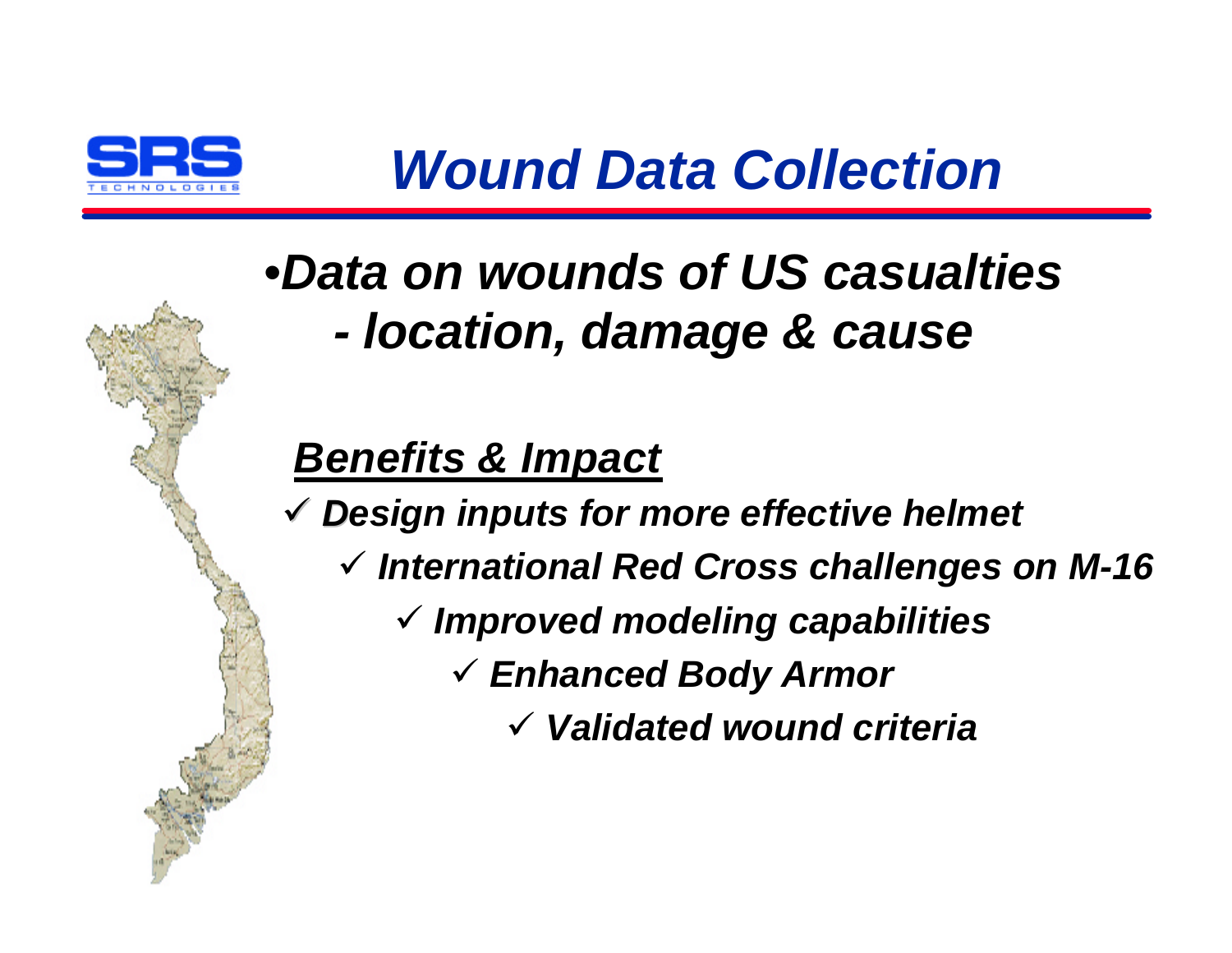

# *Battle Damage on Material*

- *Data Collected on US Equipment*
	- *Helicopters*
		- *Fixed Wing*
			- *Ground Systems*

### *Benefits & Impact*

- ¸*Emphasis on design for survivability*
- ¸*Basis for establishment of JTCG/AS*
- ¸*Validation & update of Vulnerability Models*
- ¸*Improved understanding of threat weapons*
- ¸*Stimulus for developing BDAR Training*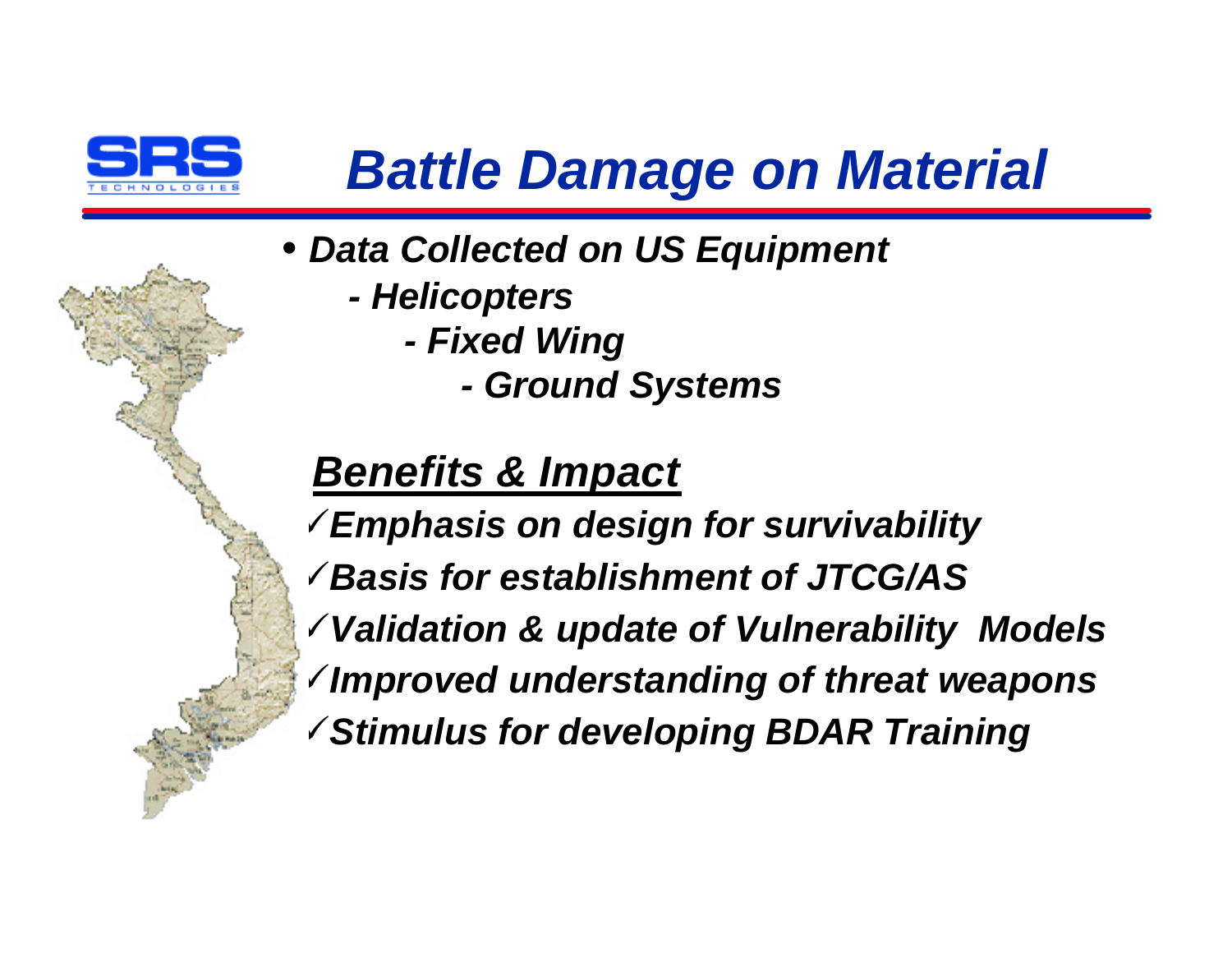

## *Past – JT&E VAL Programs*



- • *Target acquisition*
- • *Simulators*



- • *P<sup>H</sup> Aircraft*
- • *Threat systems*
- • *Modeling*

**Testing, Training, Analytical Partnership**

*Air Combat Evaluation (ACEVAL)*

- • *Close in aerial combat*
- • *Multiple aircraft*

*Air Intercept, Missile Evaluation (AIMVAL)*

*Tactical A/C Effectiveness & Survivability in CAS (TASVAL)* 

- • *Loss Rates*
- • *Synergy of Systems*
- • *Weather & EW*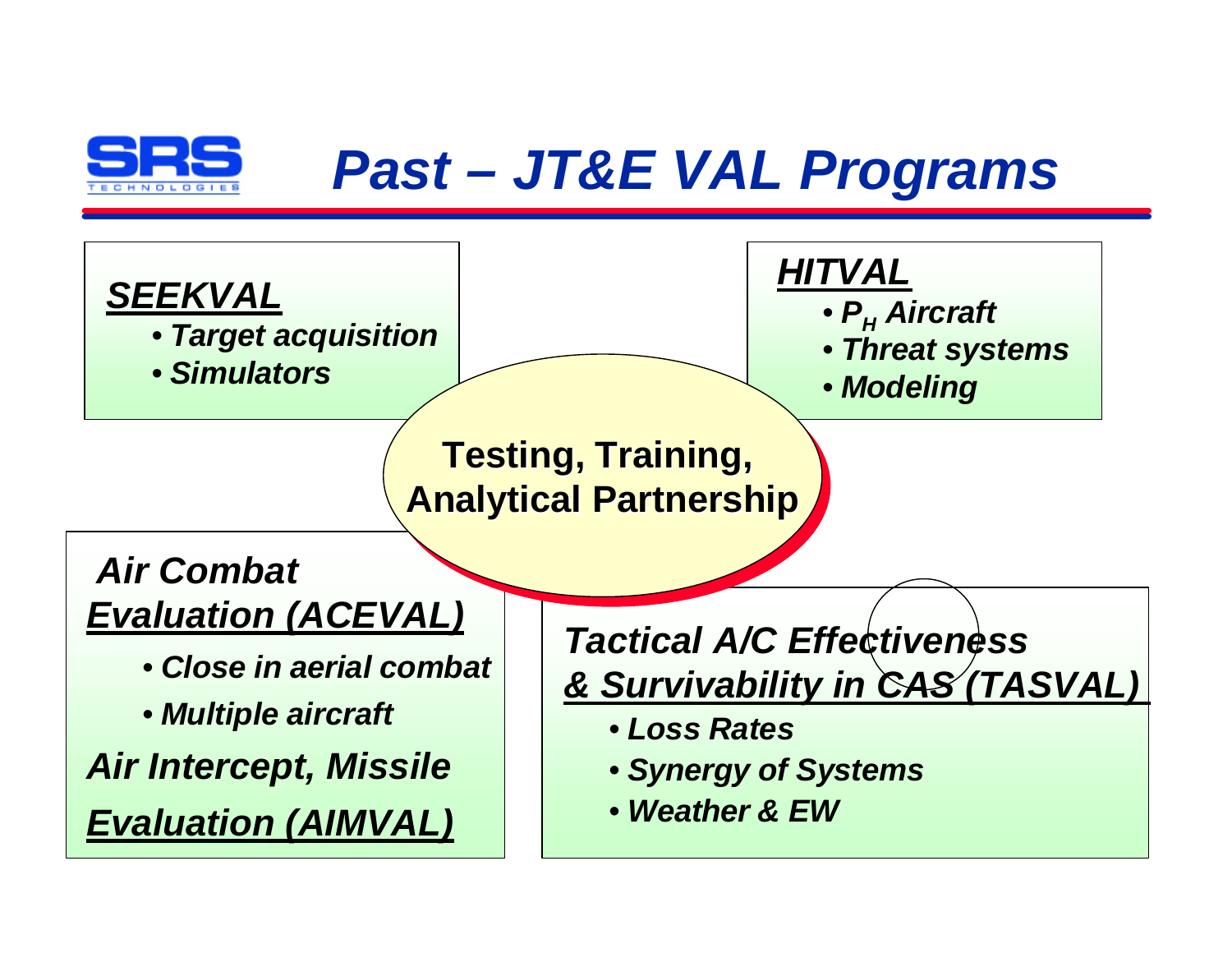

### *Impacts of VAL Programs*

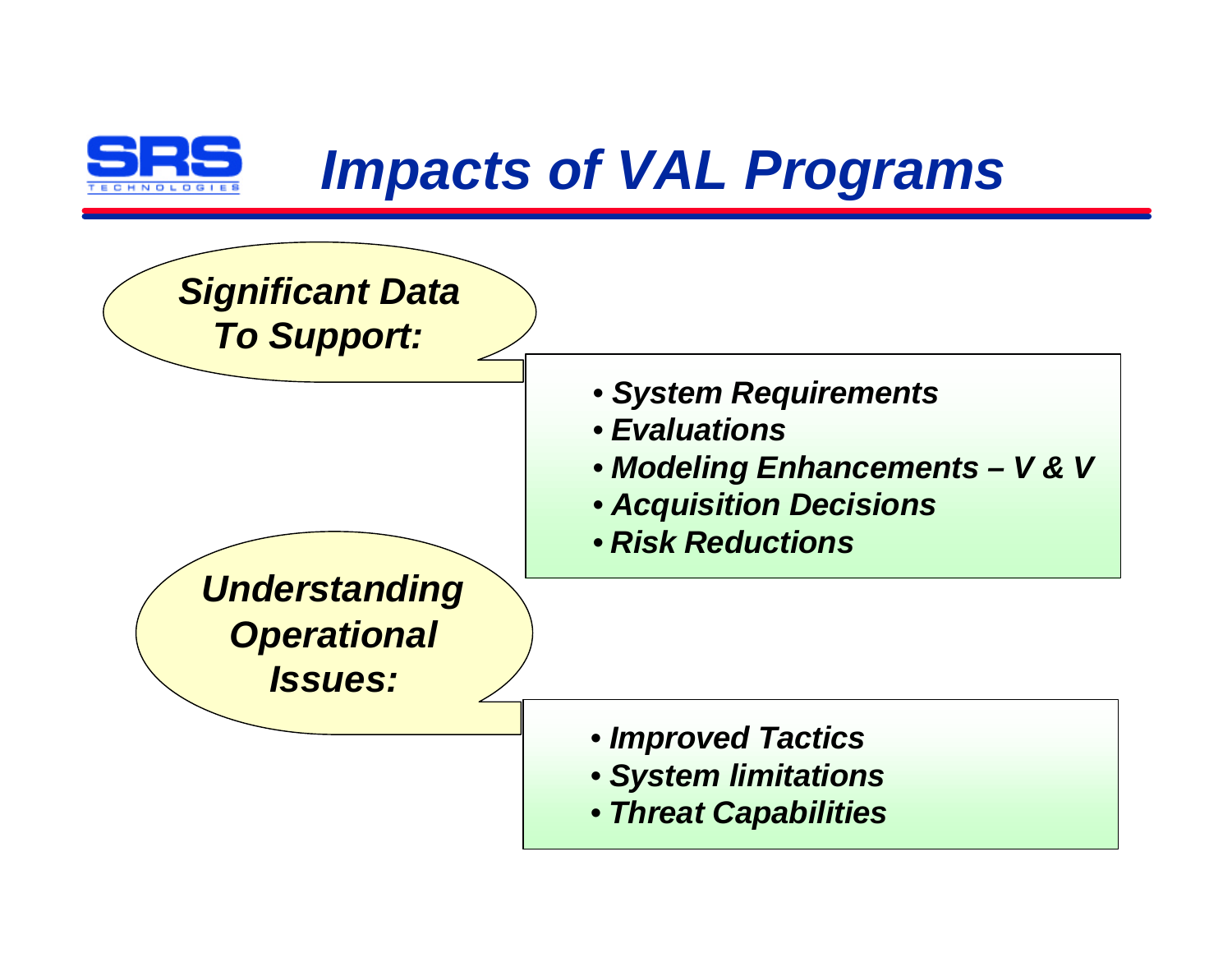

## *Lesson Learned - Desert Storm*



- • *Armor System Damage*
- • *Weapon Performance*
- • *Performance Assessment Team*
- • *Logistics Support*
- • *Intelligence Shortcomings*
	- ¸*Battle Damage Assessment*

¸*Time Sensitive Targets*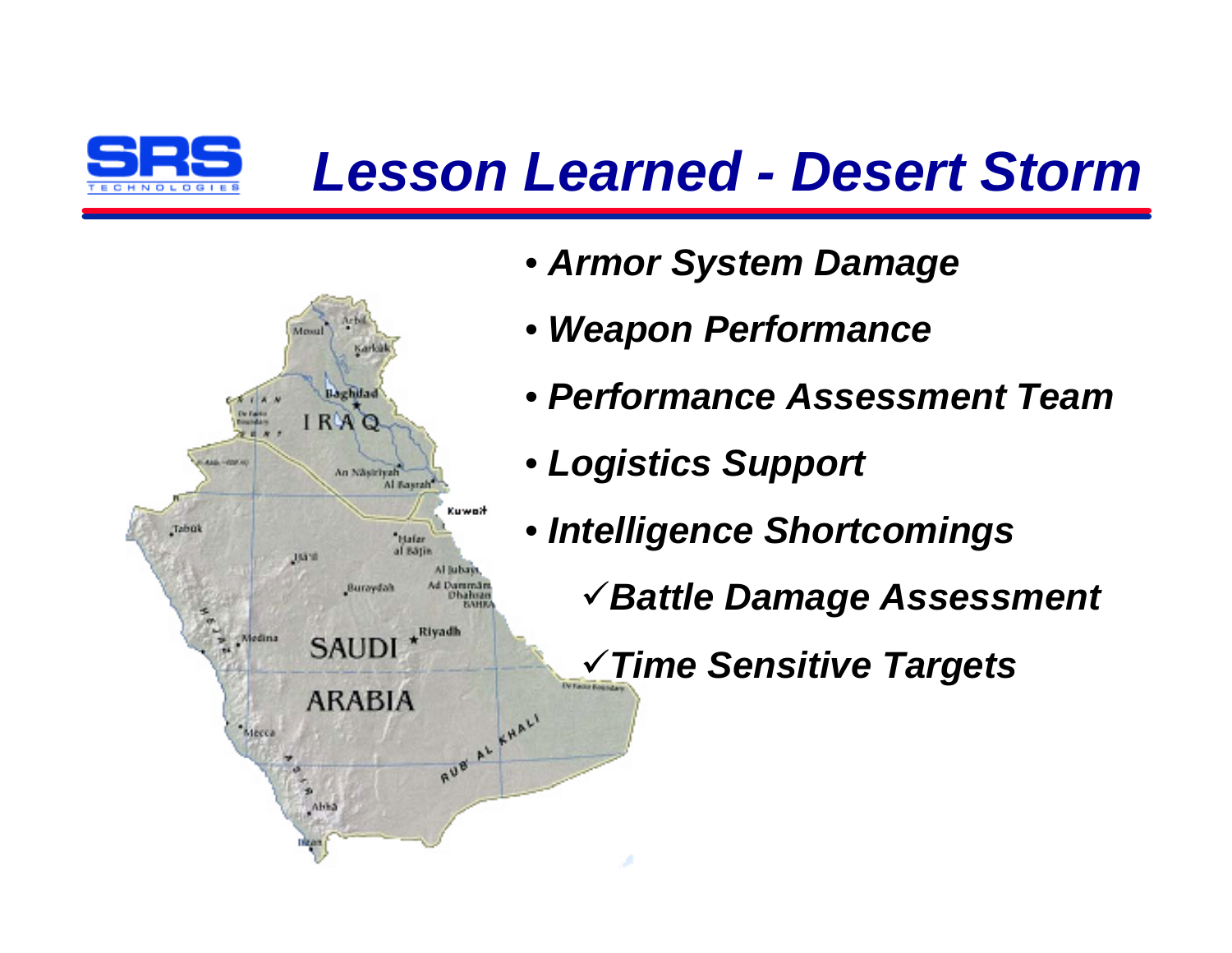

### *Logistics Lesson Learned*

### **Logisticians could track, but not predict**

*General Foss, USA (RET): "..the worst decision was the decision to stock 60 days of supply and ammo -- it drove up force structure, it cost the Army lots of money and time and over 90% was backhauled*



### **Tons of Stuff Shipped** *= Pounds per Man per Day*

### **Theater Troop Strength**

- • **9.7 Million Tons of Materiel Shipped**
- • **More than 6 Million Tons of POL**
- • **Air Force Shipped 350,000 Tons of Ordnance/ Used 69,000Tons or about 20%**

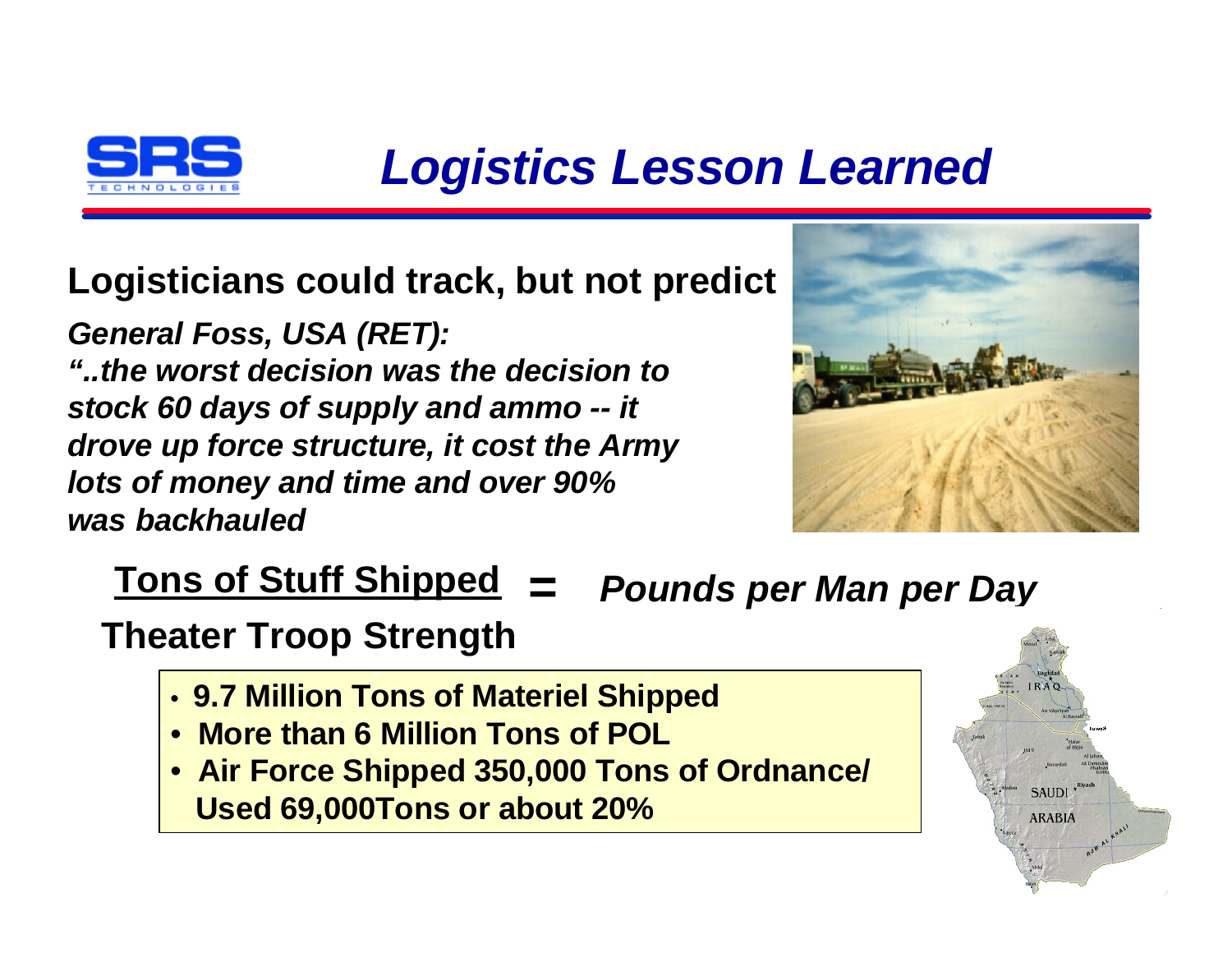

### *Testing + Training = Improvements*

**JOINT T&E**

*PRESENT*

### *LOGISTICS*

- •**J Theater Distribution**
- •**JLOG/Planning Enhancements**

### *CURRENT OPERATIONS*

- **J Close Air Support**
	- **J Suppression Enemy Air Defenses**
		- **J Battle Damage Assessment**

• **J WarFighters**

*JV2020*

### *INTEROPERABILITY*

- **J Interoperability Test Methodology**
- • **JC2, Intelligence, Surveillance and Reconnaissance**
- • **J Data-link Information Combat Execution**

*Improve JTTPs*

# *FUTURE OPERATIONS*

- **J Shipboard Helicopter Integration Process**
	- **J Unmanned Aerial Vehicle**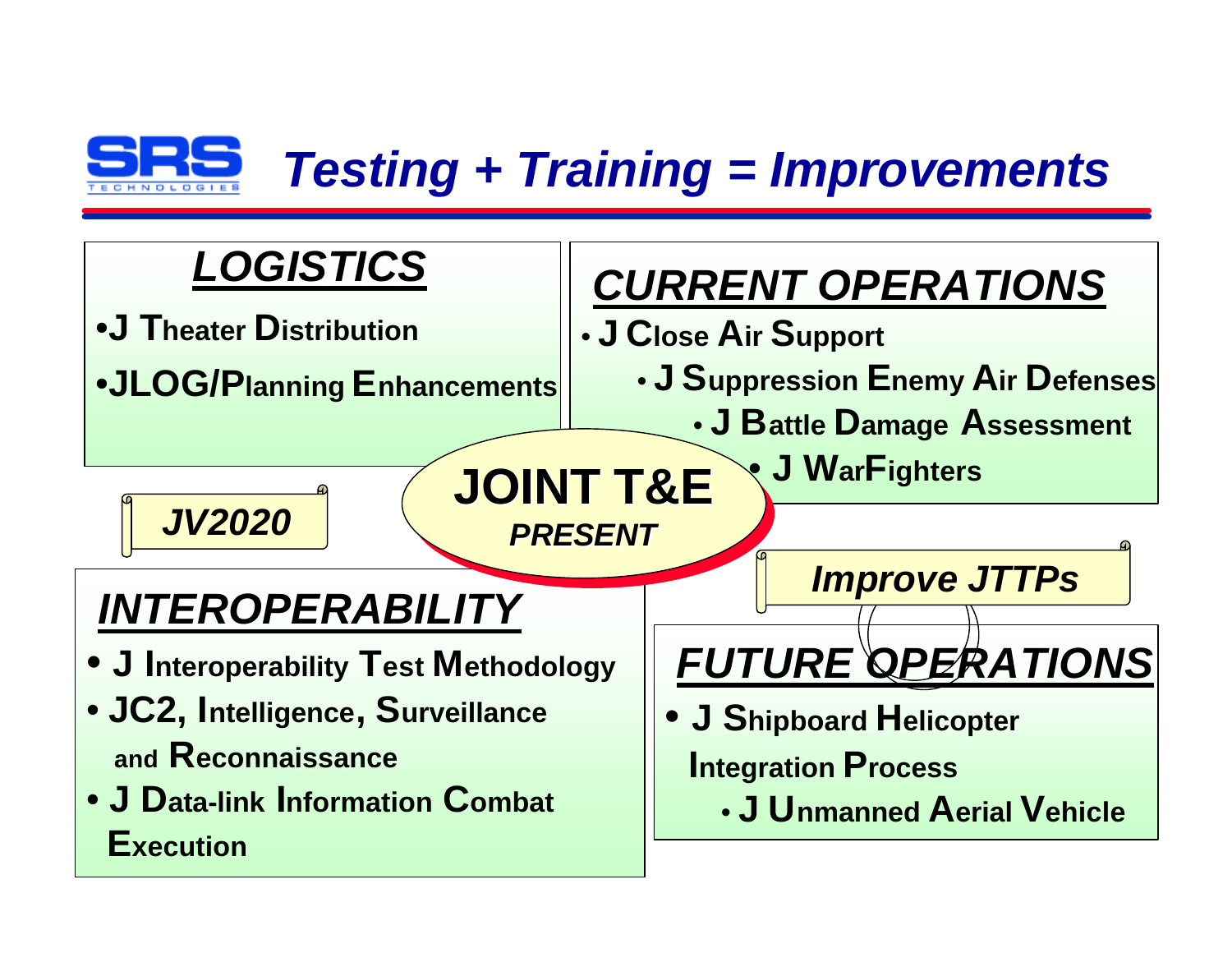

### *Approach:*

- • *Addressing Combat Problems and Issues*
- • *Process Baseline & Modeling Procedures*
- • *Leveraging Training Exercises & Real World Events*
- • *Using Modeling & Simulation*

### *Impacts:*

- • *Evaluate Alternatives to Enhance Combat Capabilities*
- • *Changes in Joint Tactic, Techniques & Procedures*
- • *Integrating M&S into Acquisition, Test & Training*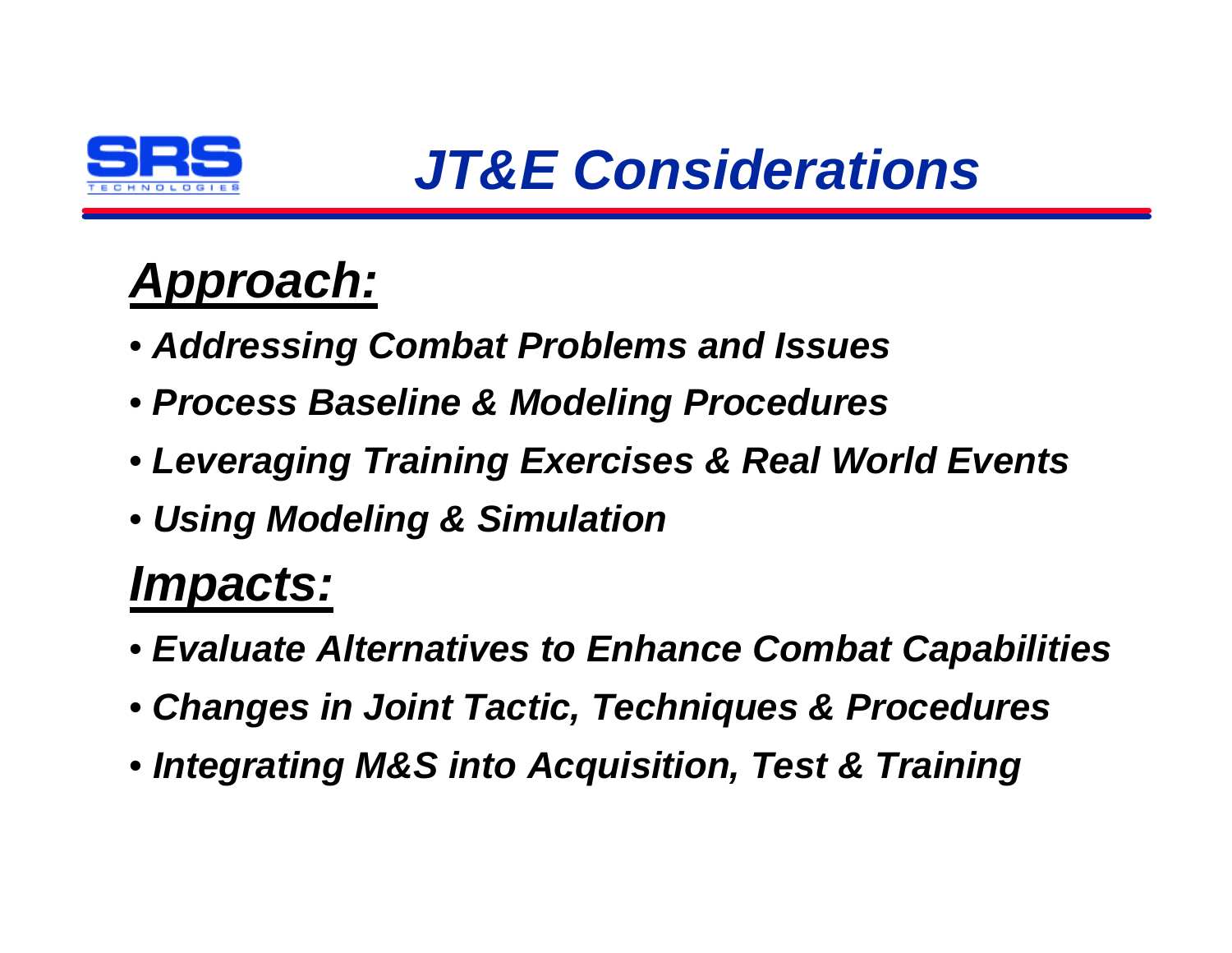

# *Army Data Collection*



#### *PURPOSE :*

• *Establish database on replacement rates for mission-essential parts based on intensive usage*

#### *DATA SUPPORTS :*

- • *Modeling of combat spares*
- • *Planning of spares for combat*
- • *Efficient support planning for training exercises*

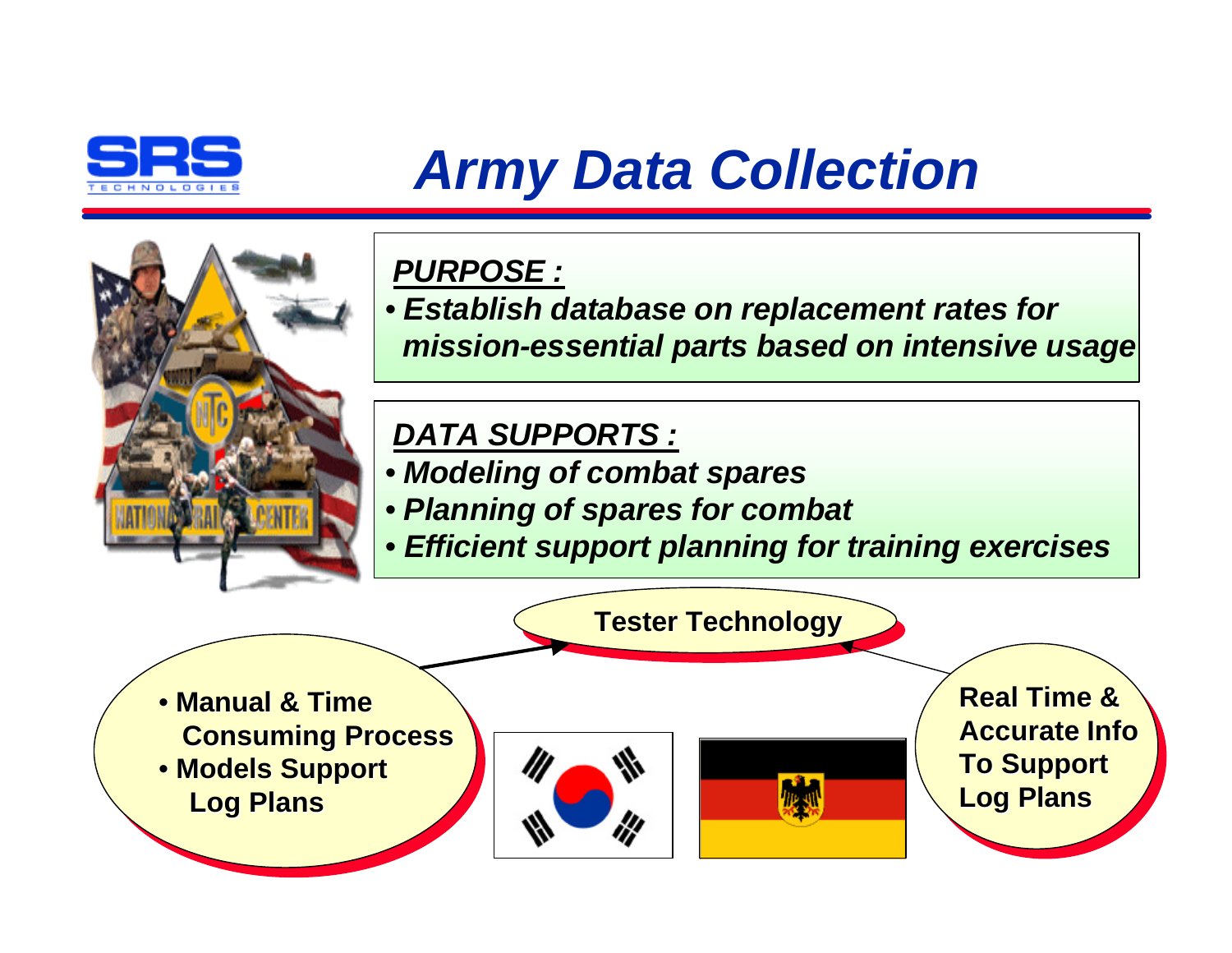

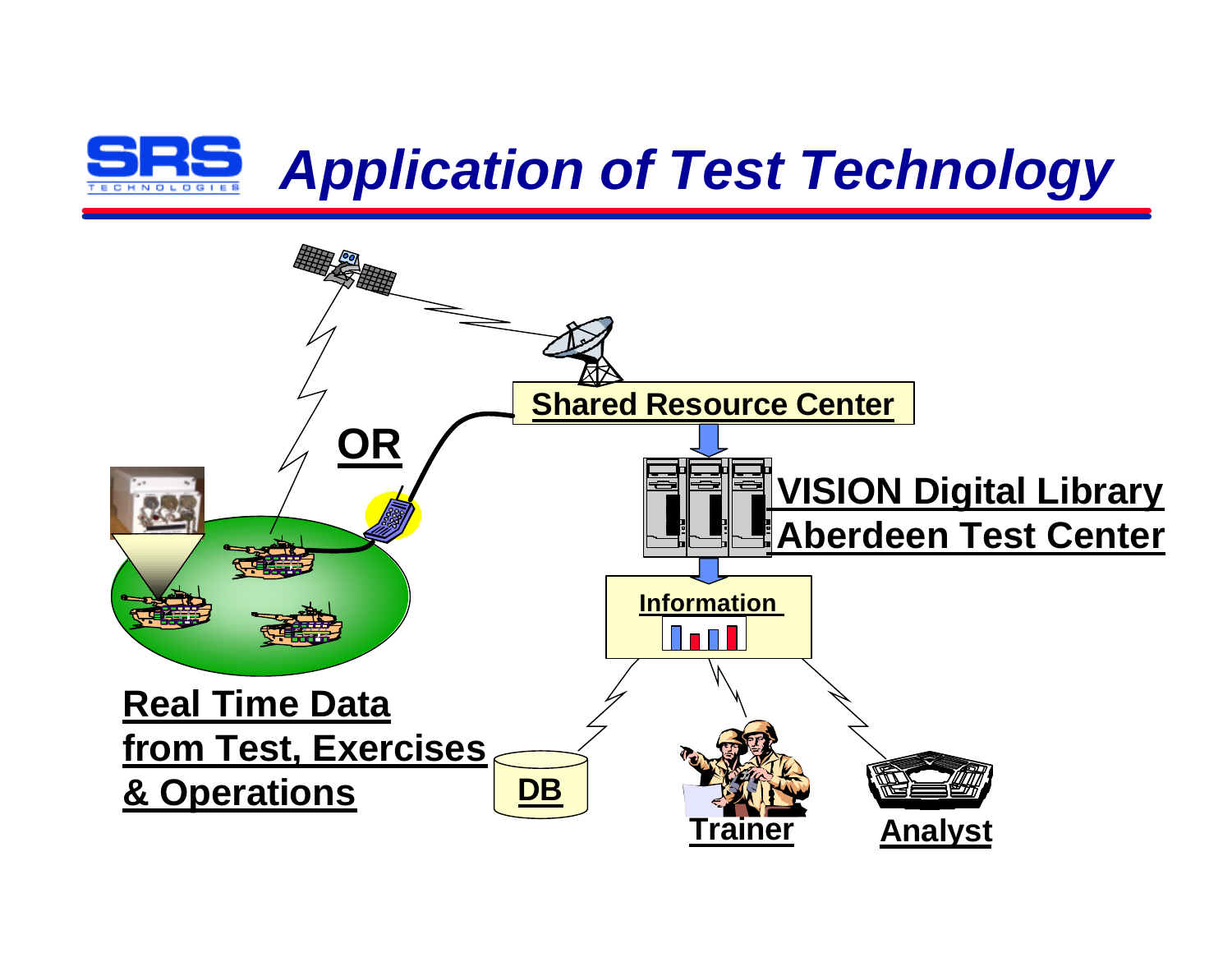

### *Changing World*